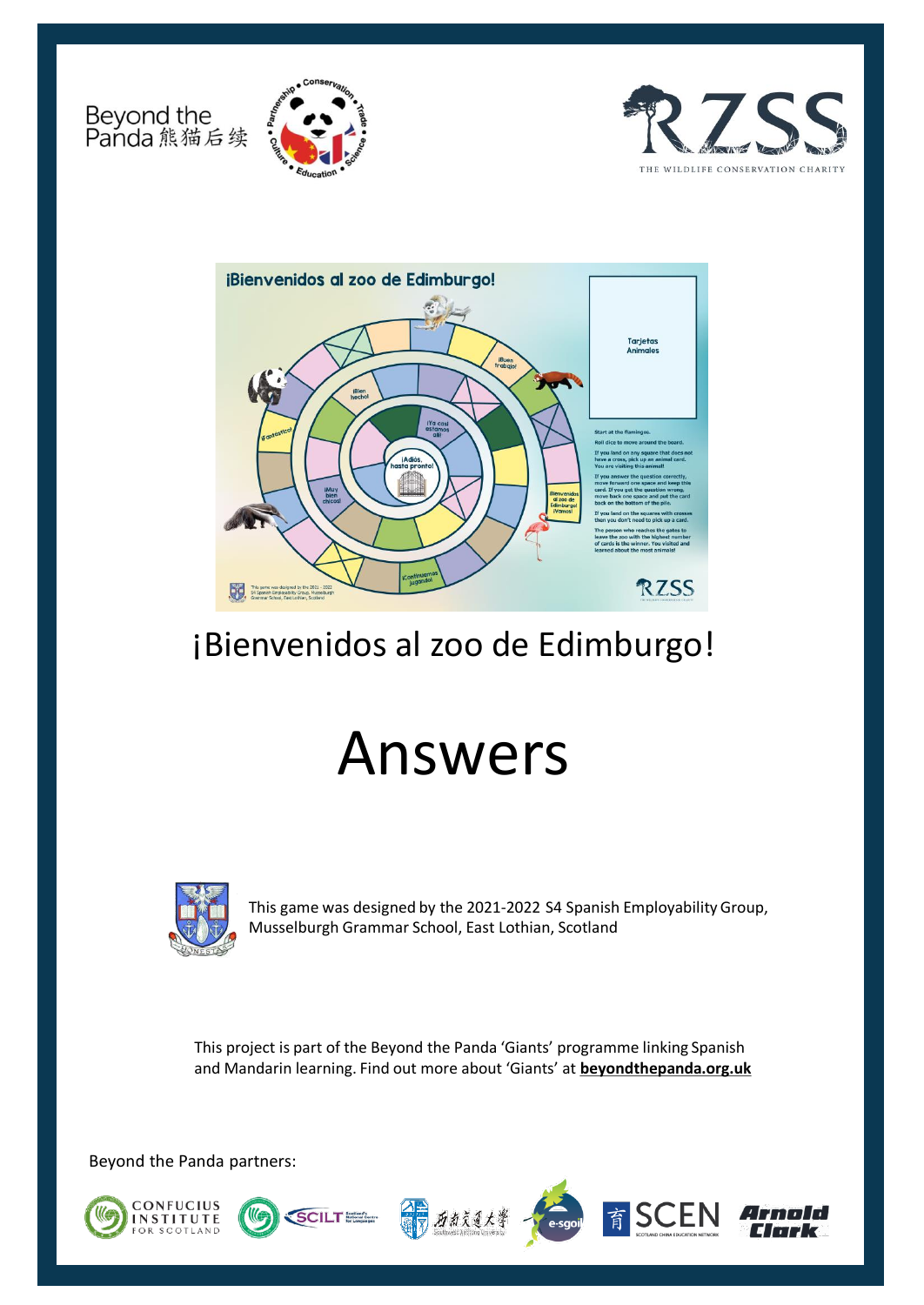# **'Two true and one false statement' questions:**

The true statements are written below.

# **el agutí**

The false statement is C. Agouti's can swim really well.

# **la cebra**

The false statement is C. Each zebra's stripes are unique, like fingerprints.

# **la cigüeña negra**

The false statement is B. Both the male and the female stork incubate the eggs.

# **el flamenco**

The false statement is A. Flamingos can fly.

**el guacamayo** The false statement is C. Macaw's can live up to 50 years.

### **el león**

The false statement is A. The Asiatic lion is smaller than the African lion.

# **el oso hormiguero gigante**

The false statement is C. Giant anteaters only have one baby at a time. It has never been known for a giant anteater to even have twins.

# **el panda gigante**

The false statement is B. Giant pandas mainly eat bamboo but can eat some other foods and eat a little meat in the wild.

# **el panda rojo**

The false statement is A.

Red pandas are not in the same family as giant pandas. Giant pandas are bears. Red pandas are in a family all by themselves. However, they do share some similarities to the giant panda like the overgrown wrist bone.

# **el lémur de cola anillada**

The false statement is B. Ring tailed lemur's cannot grip with their tail.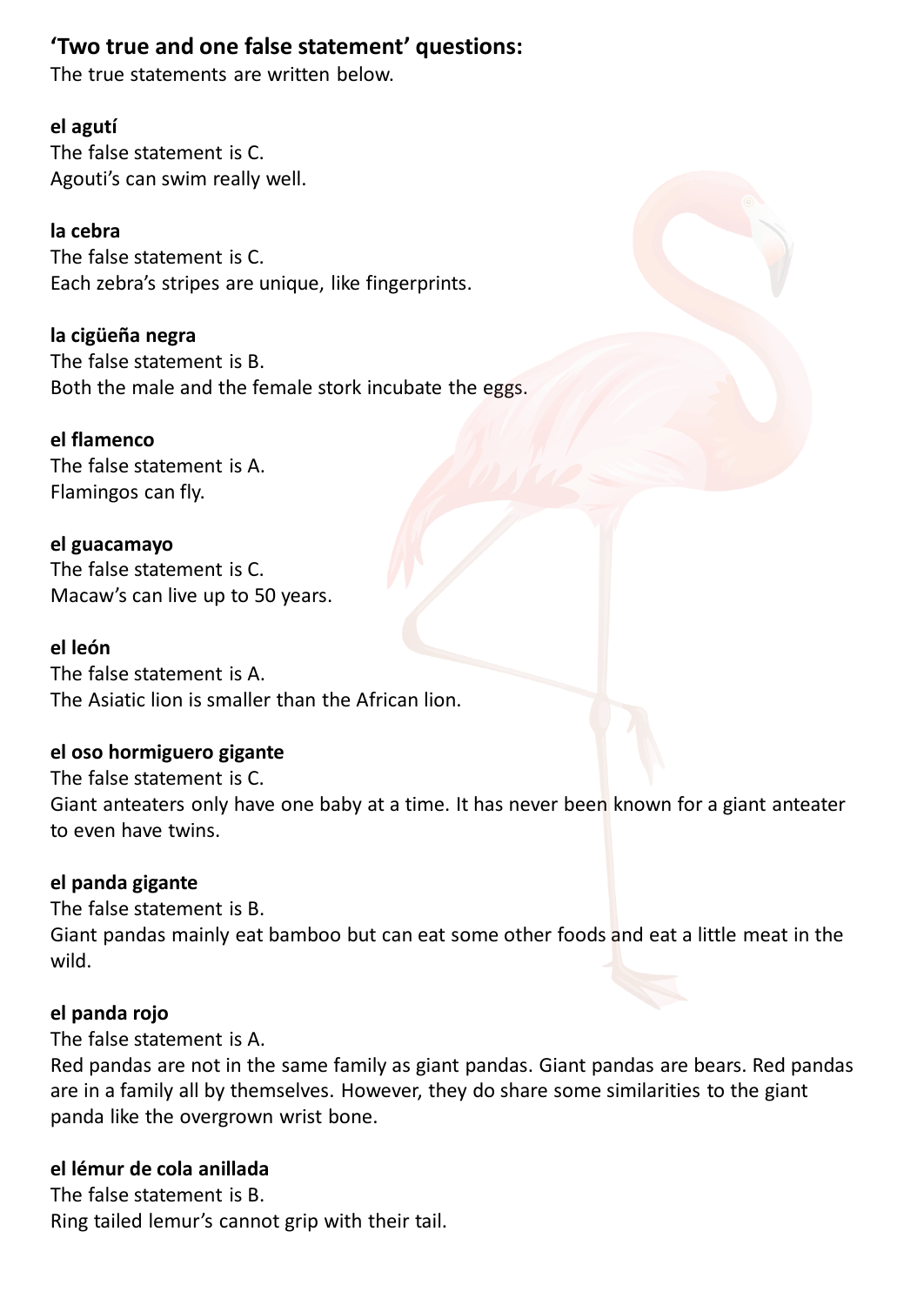# **True or false questions:**

*The sentences on the following cards are all true:*

**el armadillo peludo**

**el caballo de przewalski**

**el mono capuchino**

**el chimpancé**

**el koala**

**el mono ardilla**

**el nutria**

**el rinoceronte indio**

**la suricata**

**el ualabí**

*The sentences on these animal cards are false:* 

The true sentences are written below.

#### **el ajolote**

The axolotl is an amphibian.

#### **el gibón**

Gibbons are very vocal and can be heard making a range of noises that are often described as a song.

# **la jirafa** Giraffe tongues can be about 50cm long.

#### **el perezoso**

The sentence on the card is false.

Sloths spend nearly all their time in the trees. They usually only come down to the ground to go to the toilet.